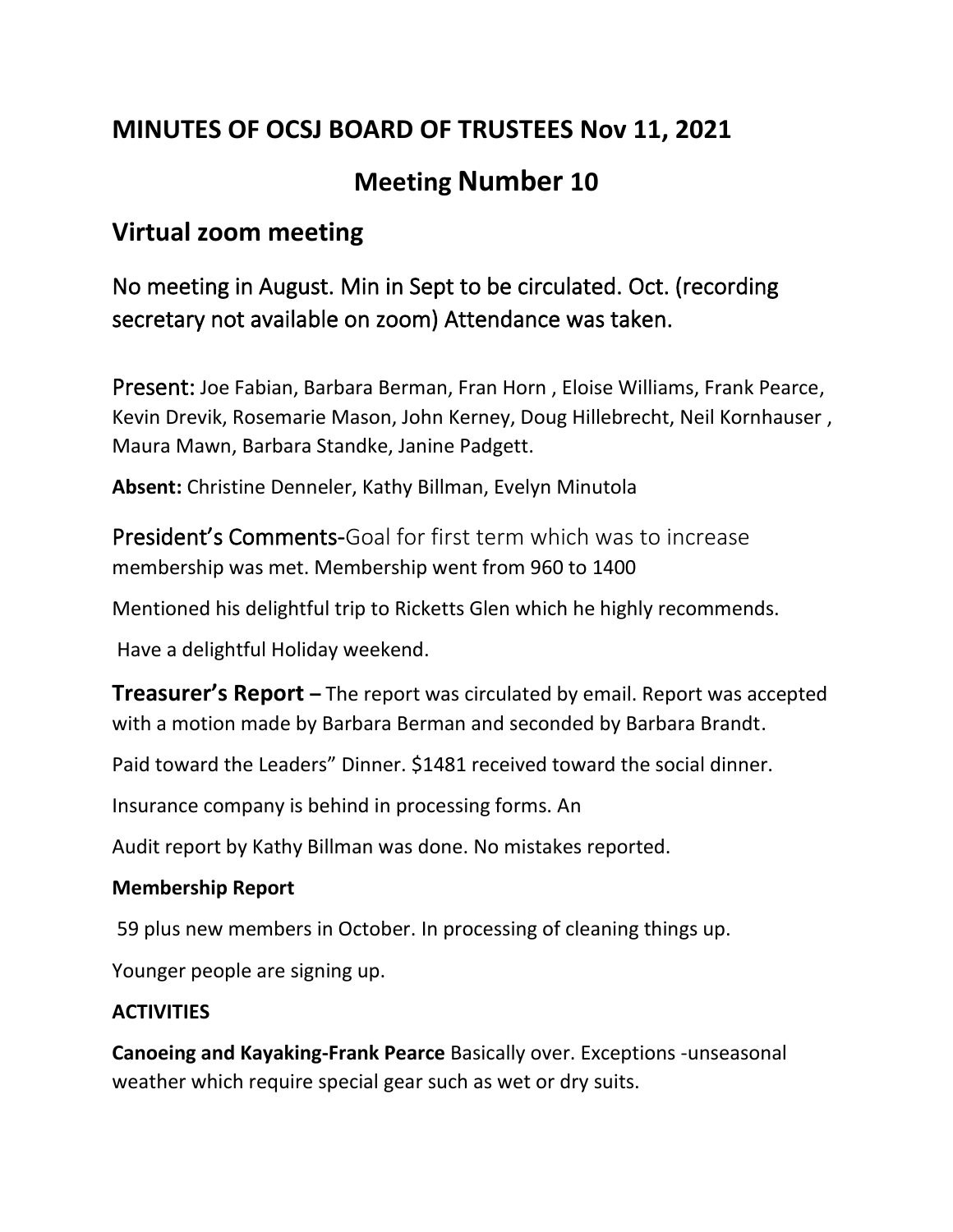#### **Hiking**

There were 72 hikes in October with 29 different leaders. Had events 29 out of 31 days.1100 people were dropped from meet up. Wild Apricot tells them one month before and one month after by email when they have lapsed or are dropped.

#### Purge Wrap Up

Thanks to all the volunteers. Frank and Neil continued with their awesome computer support during the entire purge.

The Purge Party at Barbara Berman's was fun and productive.

Dropped around 1100 people from Meetup (about half the Meetup group). We're finally below the number of total club members.

Some people were accidentally deleted, but they were very gracious, and very happy to hear about our efforts to reduce the number of people on wait lists.

#### Meetup Hiking Group

As of this morning there are 1149 members in the hiking group. Di is reviewing all applications to Meetup (We are receiving about 2 or 3 a day from both new and current club members.)

 They must provide a full name and already be in Wild Apricot to be approved. from Meetup when memberships expire.

#### **Cycling**

Full schedule in Oct and Nov. The southern counties are being explored as well as Hunterdon Co. for Hill rides.

**Cross Country Skiing (Chair needed)—**New trip added - a long weekend in Southern VT

#### **Back Packing**

The last trip of the season is in Va. this weekend,

#### **Trail Maintenance**

There were 23 people show up last week. They worked on Franklin Parker Preserve and Estell Manor. It was suggested that everyone bring their own mug.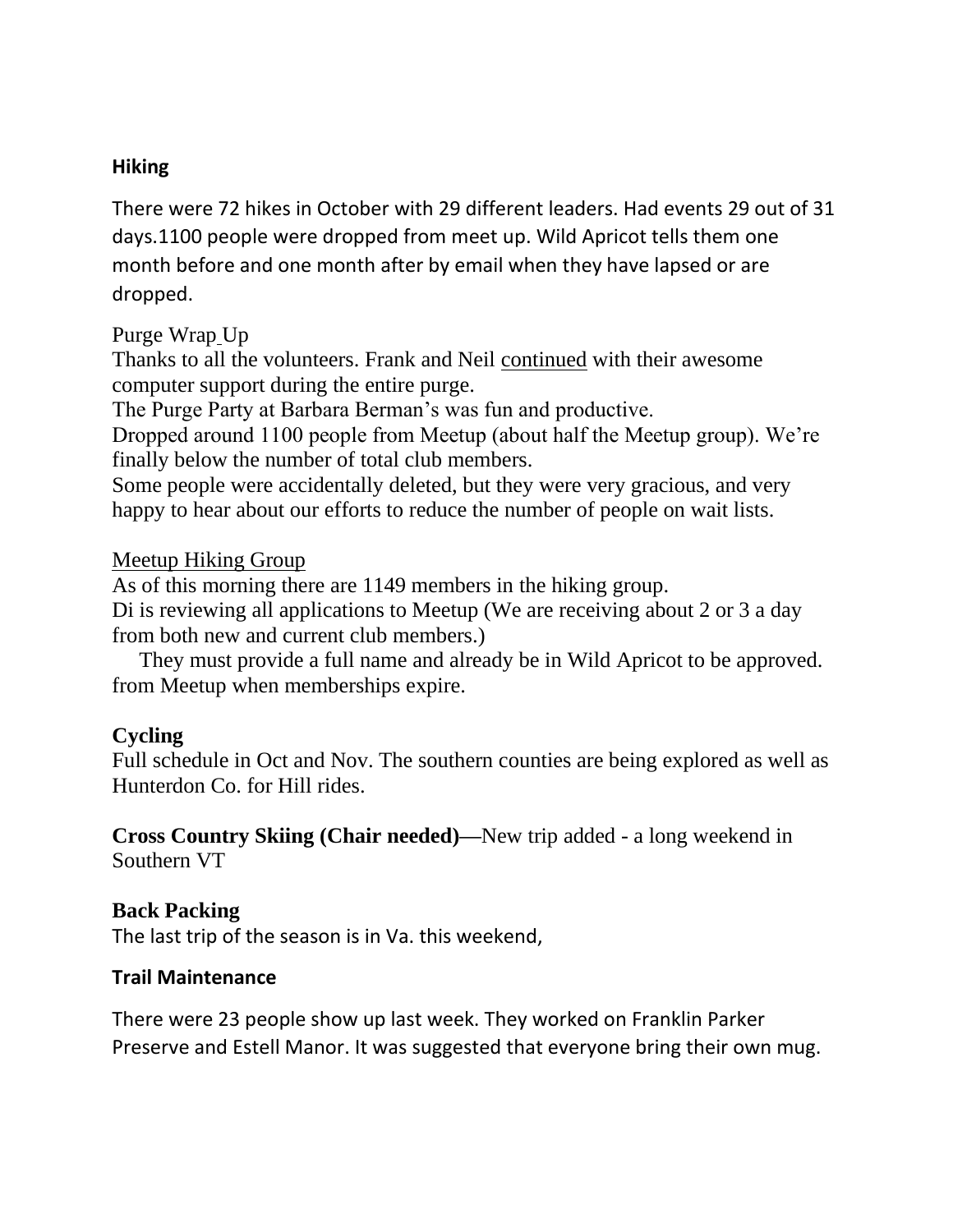Nov 11<sup>th</sup>-Veterans' Day -Trainer work at Estell Manor Nov 23rd Gathering of the greens at Franklin Parker Preserve

Nov 27 is Give Thanks / **Give Back Day -Give Back trail work** in Wharton State Park

**Fund Requests**- Holiday Party-\$200, Motion made by Fran Horn seconded by Barbara Brandt. Motion approved. Frank Pearce will donate canisters.

\$ 3283 total cost to Riverton Country Club for Fall Social.

### **NEW BUSINESS**

**Motion** made by Neil Kornhauser and seconded by Di Mason – passed that e-bikes- Peddle assist only are to be allowed on road rides. **T**hrottle bikes not allowed on OCSJ TRIPS.

**Fall social** – 72 paid so far.

Election Results

Joe Fabian-113 -3

Barbara Berman 111- 5

Fran Horn 111- 3

Rosemarie Mason -membership chair-113- 2

Eloise Williams 113-2

PRINTED Pads of Waivers for hike leaders 15 or 25 sufficient?

Nonmember as a guest with approval of leader is ok.

Expulsion of a bike rider for 3 months from cycling activities since she is considered dangerous, only interested in socializing, and doesn't listen -was approved. Neil will see to this.

Discussion of making advertising brochures. Committee of Doug Hillebrecht as chair, Diane Mason, Frank Pearce, and Ro Mason formed to decide on a brochure. Others to be added as available.